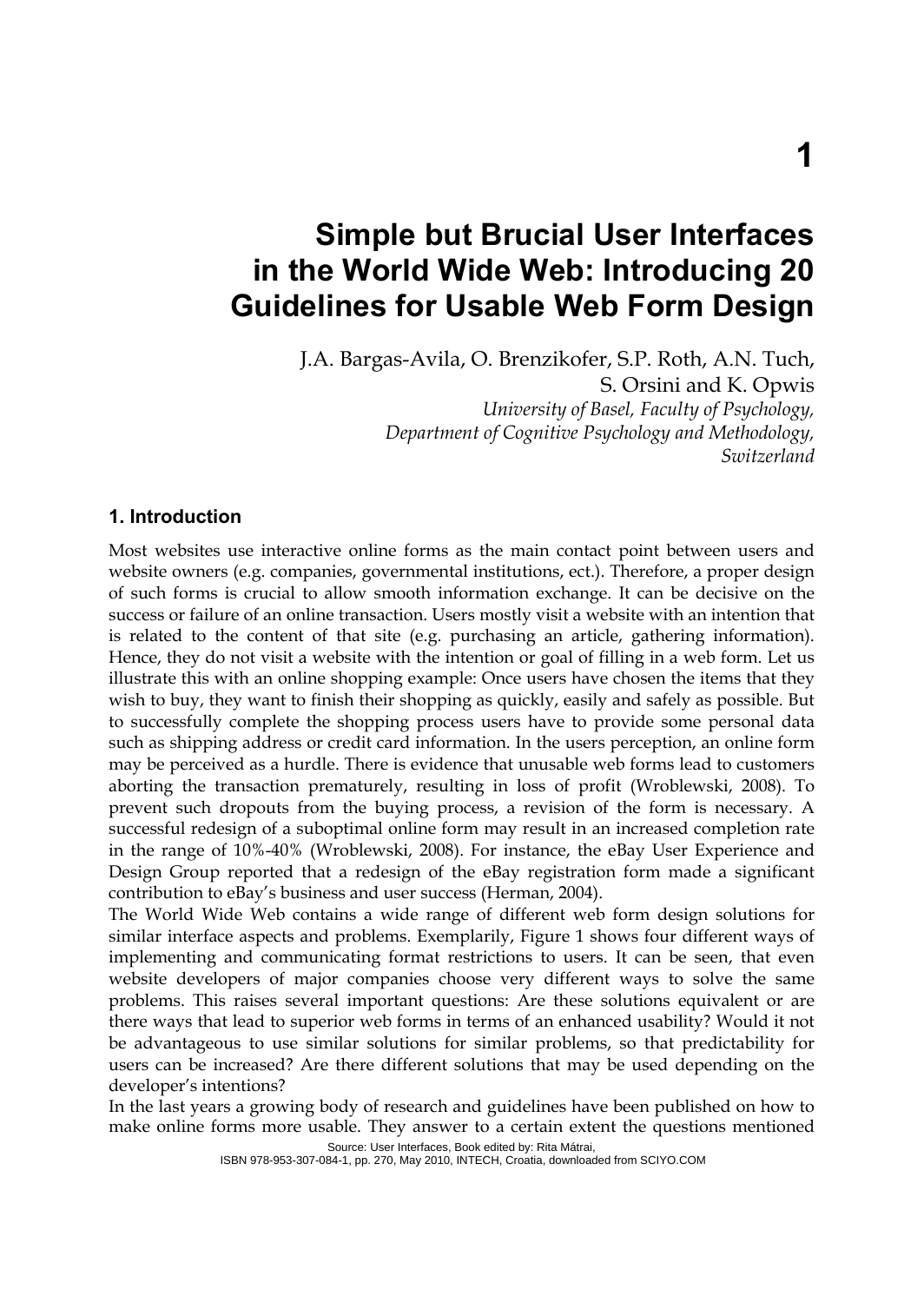(1) Form using no visual format restriction. Users are not informed in advance about the password policy (amazon.com).

(2) Form using format example: Users are shown that the Yahoo ID equals the e-mail adress (yahoo.com)

| Or Create a New Account<br>Enter your name and e-mail address and choose a password<br>for your account. |                                                                                                                                                                                                                                                        | <b>Or Create a New Account</b><br>Enter your name and e-mail address and choose a password<br>for your account. |                                                                                                                                                                                                                                                        |
|----------------------------------------------------------------------------------------------------------|--------------------------------------------------------------------------------------------------------------------------------------------------------------------------------------------------------------------------------------------------------|-----------------------------------------------------------------------------------------------------------------|--------------------------------------------------------------------------------------------------------------------------------------------------------------------------------------------------------------------------------------------------------|
| <b>Full Name:</b>                                                                                        |                                                                                                                                                                                                                                                        | <b>Full Name:</b>                                                                                               |                                                                                                                                                                                                                                                        |
| <b>E-Mail Address:</b>                                                                                   |                                                                                                                                                                                                                                                        | <b>E-Mail Address:</b>                                                                                          |                                                                                                                                                                                                                                                        |
| <b>Reenter E-mail Address:</b>                                                                           |                                                                                                                                                                                                                                                        | <b>Reenter E-mail Address:</b>                                                                                  |                                                                                                                                                                                                                                                        |
| <b>Choose a Password:</b>                                                                                |                                                                                                                                                                                                                                                        | <b>Choose a Password:</b>                                                                                       |                                                                                                                                                                                                                                                        |
| <b>Reenter Password:</b>                                                                                 |                                                                                                                                                                                                                                                        | <b>Reenter Password:</b>                                                                                        |                                                                                                                                                                                                                                                        |
|                                                                                                          | The password that you<br>entered in does not meet<br>the minimum Amazon<br>password requirements.<br>Please enter in a case<br>sensitive password that<br>is at least 6 characters<br>long. Click here for more<br>information on Amazon<br>passwords. |                                                                                                                 | The password that you<br>entered in does not meet<br>the minimum Amazon<br>password requirements.<br>Please enter in a case<br>sensitive password that<br>is at least 6 characters<br>long. Click here for more<br>information on Amazon<br>passwords. |

(3) Form using format specification. Users are (4) Form using format example and told that the minimum lenght for the password is 8 characters (google.com). specification. Users are informed about the password policy in detail (ebay.com).

| <b>Required information for Google account</b> |                                                                           | Choose your user ID and password - All fields are required                                                                              |                                                                                                                                                                 |
|------------------------------------------------|---------------------------------------------------------------------------|-----------------------------------------------------------------------------------------------------------------------------------------|-----------------------------------------------------------------------------------------------------------------------------------------------------------------|
| Your current email address:                    | e.g. myname@example.com.<br>This will be used to sign-in to your account. | Create your eBay user ID<br>Use letters or numbers, but not symbols. Learn more about creating great user IDs.<br>Create your password  | Check availability                                                                                                                                              |
| Choose a password:<br>Re-enter password:       | Minimum of 8 characters in length.                                        | caSe sensiTive. Learn about secure passwords.<br>Re-enter your password<br>Pick a secret question<br>i s<br>Select your secret question | <b>Password essentials</b><br>6-20 characters<br>Mix of letters, numbers, or symbols<br>Not similar to your user ID or email<br>Not easily quessed, e.g. abc123 |
|                                                | Stay signed in                                                            | Your secret answer<br>If you forget your password, we'll verify your identity with your secret question                                 |                                                                                                                                                                 |

Fig. 1. Examples of various ways to communicate format restrictions to users.

above. Some publications are based on empirical data; others instead have been gained from experience and best practice of usability experts (eg. Beaumont et al., 2002; Wroblewski, 2008).

This chapter reviews the different topics, studies and publications. Based on these findings a set of 20 practical guidelines are derived, that can be used to develop usable web forms or improve the usability of existing web forms.

## **2. Theoretical background**

In the last decade, many aspects of online forms have been explored. To simplify the overview, the different topics are classified as follows: (1) form content, (2) form layout, (3) input types, (4), error handling and (5) form submission. This section provides a brief summary of the most important results within these areas.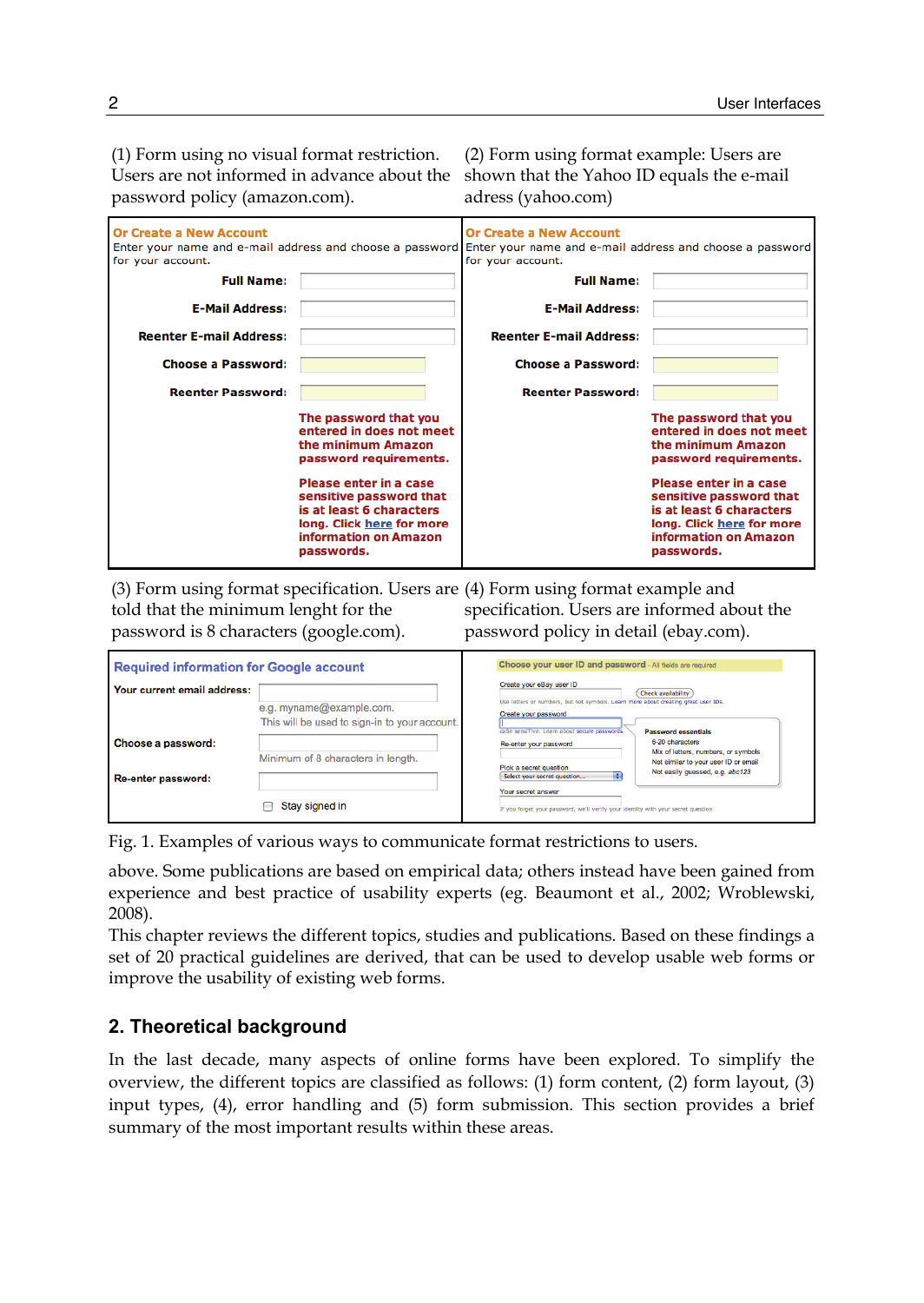#### **2.1 Form content**

The way an online form should be designed heavily depends on the information asked from the users. This information has consequences for the entire form layout. On this note, to facilitate data input, Beaumont et al. (2002) suggest keeping an intuitive order of the questions, e.g., first ask for the name, then the address and, at the end, for the telephone number. A basic concept of user-centered design is to map the natural environment, which is already familiar to users, as closely as possible to the virtual one (Garrett, 2002). If users are familiar with a concept in real life, it is probable that they will also understand this concept if it is applied to the online environment. In the case of web forms, this may for example be achieved by using a layout analogous to paper forms.

In addition, reflecting on which information is essential and which is dispensable, is crucial. To keep forms simple and fast, Beaumont et al. (2002) recommend asking only those questions that really need to be answered, e.g., the shipping address in the case of an online shop. Other "nice-to-know" questions only annoy users and require more time to fill in the form. However, such "nice-to-know" questions may provide insight into the user population and may be helpful for marketing purposes. Users must be enabled to distinguish between required and optional fields at any time (Linderman & Fried, 2004; Wilhelm & Rehmann, 2006). Nowadays, this is often realized through the use of asterisks. Pauwels et al. (2009) examined whether highlighting required fields by color coding leads to faster completion time compared to an asterisk next to required fields. Participants were faster, made fewer errors, and were more satisfied when the required fields were highlighted in color. Tullis and Pons (1997) found that people were fastest at filling in required fields when the required and optional fields were separated from each other.

#### **2.2 Form layout**

Online forms consist mainly of labels and input fields of varying design (e.g. free text entry, radio buttons, check boxes, etc.). These elements can be placed in different variations. Penzo (2006) examined the position of labels relative to the input field in a study using eyetracking. He compared left-, right- and top-aligned labels and came to the conclusion that with left-aligned labels people needed nearly twice as long to complete the form as with right-aligned labels. Additionally, the number of fixations needed with right-aligned labels was halved. The fastest performance however was reached with top-aligned labels, which required only one fixation to capture both the label and the input field at the same time. As a result of this study, Wroblewski (2008) recommends using left-aligned labels for unfamiliar data where one wants users to slow down and consider their answers. On the other hand, if the designer wants users to complete the form as quickly as possible, top-aligned labels are recommended. Another advantage of top-aligned labels is that label length does not influence placement of the input fields.

In terms of form layouts, Robinson (2003) states that a form should not be divided into more than one column. A row should only be used to answer one question. Concerning the length of input fields, Wroblewski (2008) recommends matching the length of the field to the length of the expected answer. This provides a clue or affordance to users as to what kind of answer is expected from them. Christian et al. (2007) examined the date entry with two separated text fields for month and year. Participants gave more answers in the expected format (two characters for the month and four for the year) if the field for the month was half the size of the one for the year. In another study by Couper et al. (2001), people gave more incorrect answers if the size of the input field did not fit the length of the expected input.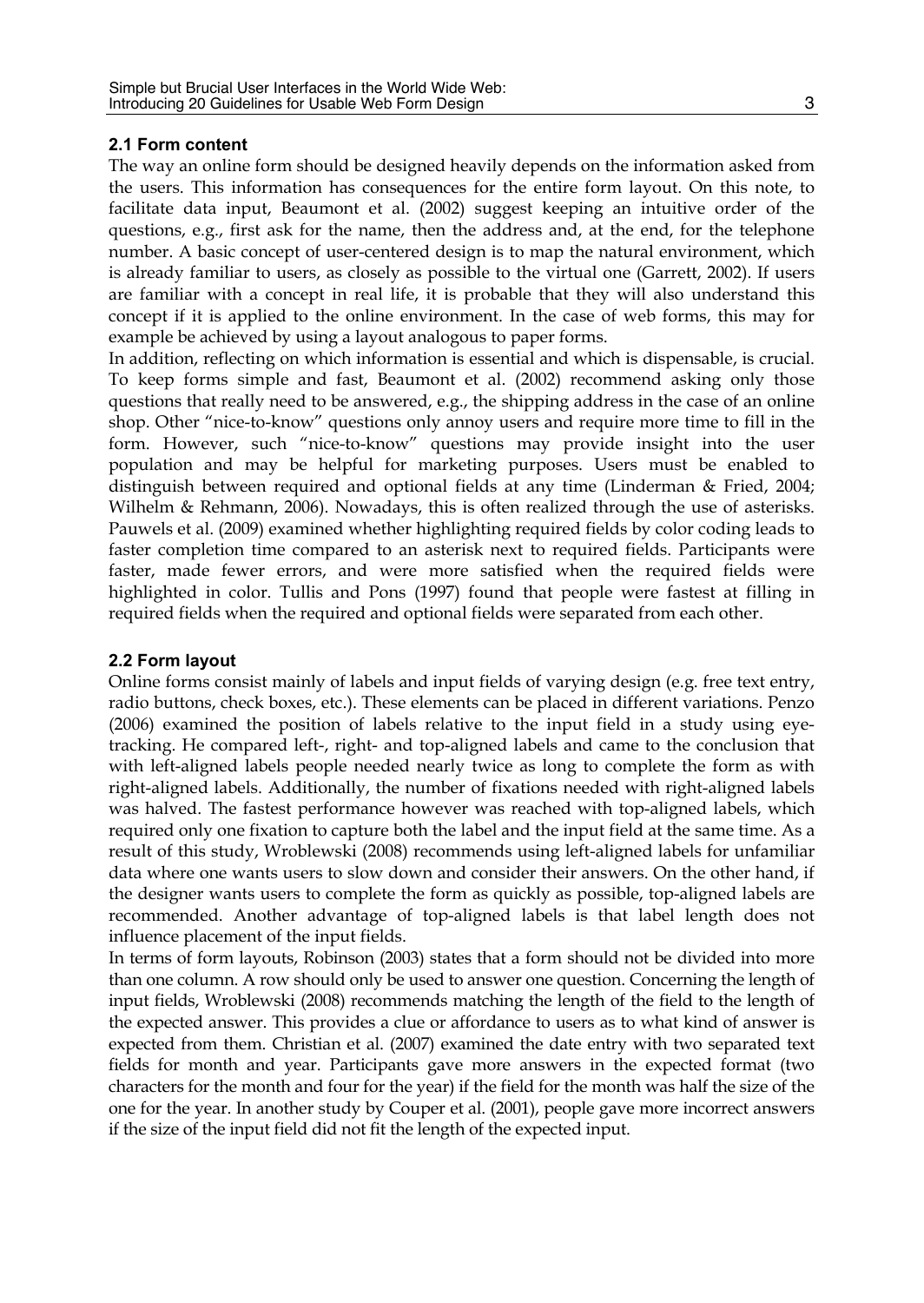# **2.3 Input types**

Another question in web form design relates to which input type (user interface elements) should be used. Miller and Jarret (2001) recommend not using too many different input types in one form as this can confuse users. As mentioned, Beaumont et al. (2002) recommend using textboxes as often as possible as they are preferred by users. However, if the number of possible answers has to be restricted, radio buttons, checkboxes or dropdown menus can be used (Linderman & Fried, 2004). These input types are also recommended to avoid errors, prevent users from entering unavailable options and simplify the decision process. Radio buttons and drop-down menus are used for choosing only one option (single choice); with checkboxes, users can select as many options as they like. For multiple selection, there is also the list-box element, which saves screen real estate. Bargas-Avila et al. (2009) conducted a study that compared these two interface elements (checkboxes and list boxes). Results showed that participants in general were faster and more satisfied using checkboxes. Concerning the use of drop-down menus and radio buttons, Miller and Jarret (2001) see the advantage of radio buttons in the fact that all options are visible at once, whereas the advantage of drop-down menus lies in the saving of screen real estate. With the help of the Keystroke-Level Model (Card et al., 1980), it can be theoretically calculated that interaction with a drop-down menu takes longer than interaction with radio buttons, mainly because of the additional click needed to open the drop-down menu. In an empirical study, Healey (2007) found that on the single-question level, radio buttons were faster to choose from than drop-down menus, but the use of dropdown menus instead of radio buttons did not affect the overall time to fill in the whole questionnaire. Hogg and Masztal (2001) could not find any differences in the time needed to select answers between radio buttons and drop-down menus. Heerwegh and Loosveldt (2002) found that people needed significantly more time to select options from drop-down menus than from radio buttons, but these findings could not be replicated in a second study. Concerning the drop-out rate, no differences between radio buttons and drop-down menus could be found (Healey, 2007; Heerwegh & Loosveldt, 2002; Hogg & Masztal, 2001). According to Miller and Jarret (2001), radio buttons should be used when two to four options are available; with more than four options they recommend using drop-down menus. When drop-down menus are used, Beaumont et al. (2002) suggest arranging the options in an order with which the user is already familiar (e.g. for weekdays, the sequence Monday, Tuesday, etc.). Where there is no intuitive sequence, an alphabetical order should be considered.

A frequent issue concerning data input is the design of date entries. With date entries, it is important that they are entered in the expected format to avoid confusion between month and day. There are many different ways of designing input fields for date entries and many possibilities for how they have to be completed. Christian et al. (2007) examined date entries where the month and year field consisted of two separate text boxes. Their study revealed that 92.9%-95.8% provided their answer in the correct format when symbols (MM and YYYY) were used to state the restrictions. Positioning the date instructions to the right of the year field led to fewer correct answers. Linderman and Fried (2004) suggest using dropdown menus to ensure that no invalid dates are entered. Bargas-Avila et al. (2009) compared six different versions to design input fields for date entries. The results revealed that using a drop-down menu is best when format errors must be avoided, whereas using only one input field and placing the format requirements left or inside the text box led to faster completion time. Concerning the formatting of other answers, accepting entries in every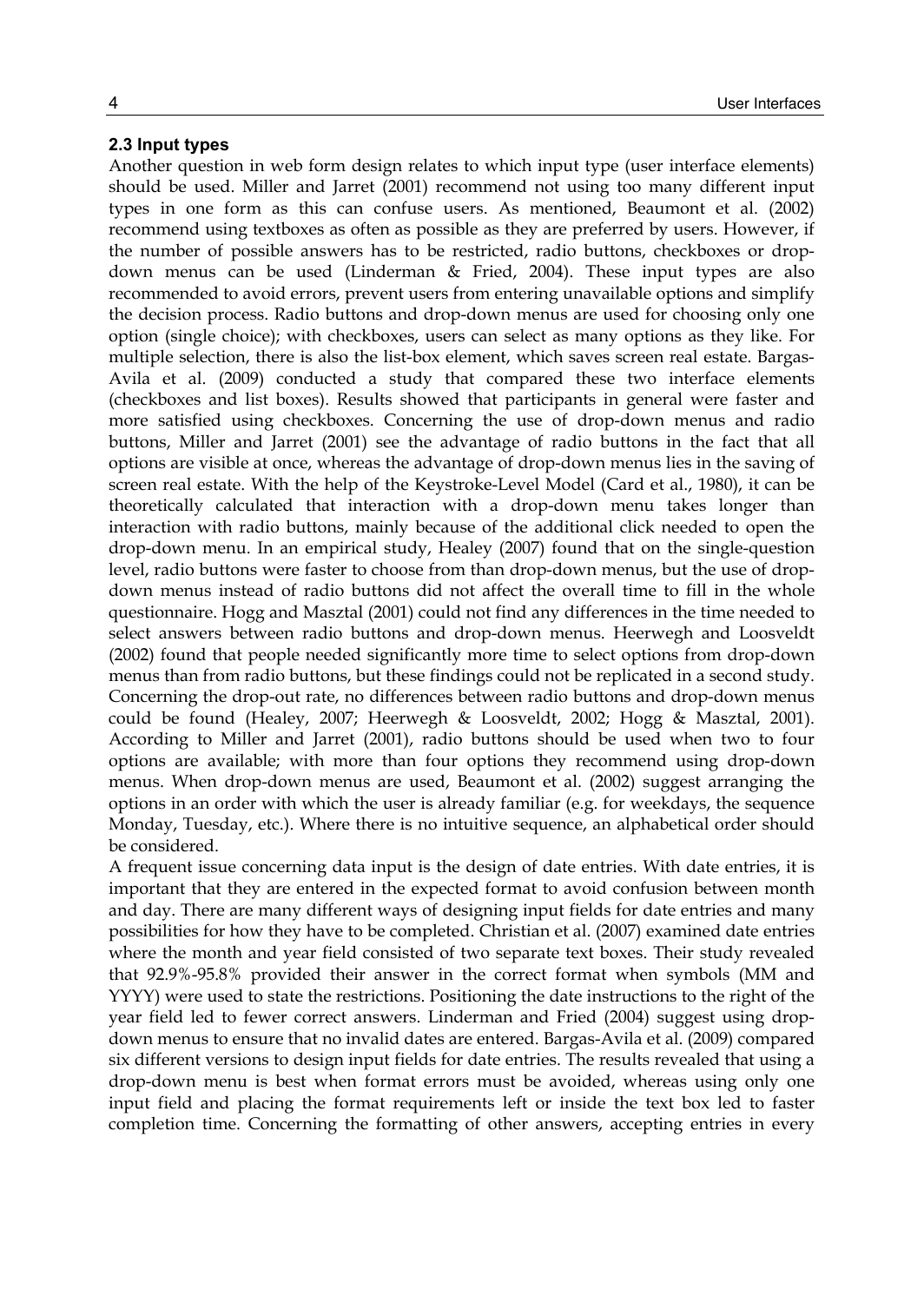format is recommended, as long as this does not cause ambiguity (Linderman & Fried, 2004; Myers, 2006). This prevents users from having to figure out which format is required and avoids unnecessary error messages.

## **2.4 Error handling**

It is important to guide users as quickly and error-free as possible through forms. Errors should be avoided from the start by explaining restrictions in advance. Field format restrictions are often used in online forms to impose certain formatting and content rules on users such as minimum password length or date entry format. Bargas-Avila et al. (2009) examined *if* and *how* format restrictions for fields in online forms should be communicated to users. Results show that providing format restrictions to users in advance leads to significantly fewer errors and trials. The most efficient way to communicate field format restrictions is by stating the imposed rule (format specification) but without providing an example, because this method leads to a low error rate and uses minimal information.

Often, errors cannot be avoided; in this case, it is important to help users to recover from them as quickly and easily as possible. To assure usable error messages in the web, Nielsen (2001) and Linderman and Fried (2004) state that an error message must be written in a familiar language and clearly state what the error is and how it can be corrected. The error must be noticeable at a glance, using color, icons and text to highlight the problem area. Nielsen (2001) also advises never deleting the completed fields after an error has occurred, as this can be very frustrating for users. Bargas-Avila et al. (2007) compared six different ways of presenting an error message, including inline validation, pop-up windows and embedded error messages. People made fewer consecutive errors when error messages appeared embedded in the form next to the corresponding input fields or one by one in a pop-up window. This was only the case if the error messages showed up at the end after clicking the send button. If the error messages appeared at the moment the erroneous field was left (inline validation), the participants made significantly more errors completing the form. They simply ignored or, in the case of pop-up windows, even clicked away the appearing error messages without reading them.

## **2.5 Form submission**

At the end of the fill-in process, the form has to be submitted. This is usually realized through a button with an action label. Linderman and Fried (2004) suggest disabling the submit button as soon as it has been clicked to avoid repeated submissions due to long loading time. Some web forms also offer a reset or cancel button in addition to the submit button. Many experts recommend eliminating such a button as it can be clicked by accident and does not provide any real additional value (Linderman & Fried, 2004; Robinson, 2003; Wroblewski, 2008). After a successful transaction, the company should confirm the receipt of the user's data by e-mail (Linderman & Fried, 2004; Wroblewski, 2008).

# **3. Twenty guidelines for usable web form design**

Based on the summarized theoretical and empirical background, 20 guidelines for usable web form design are derived. The main goal of these guidelines is to support website developers in designing usable web forms. The following sections summarize these guidelines, using the same structure as in the theoretical background (see section 2).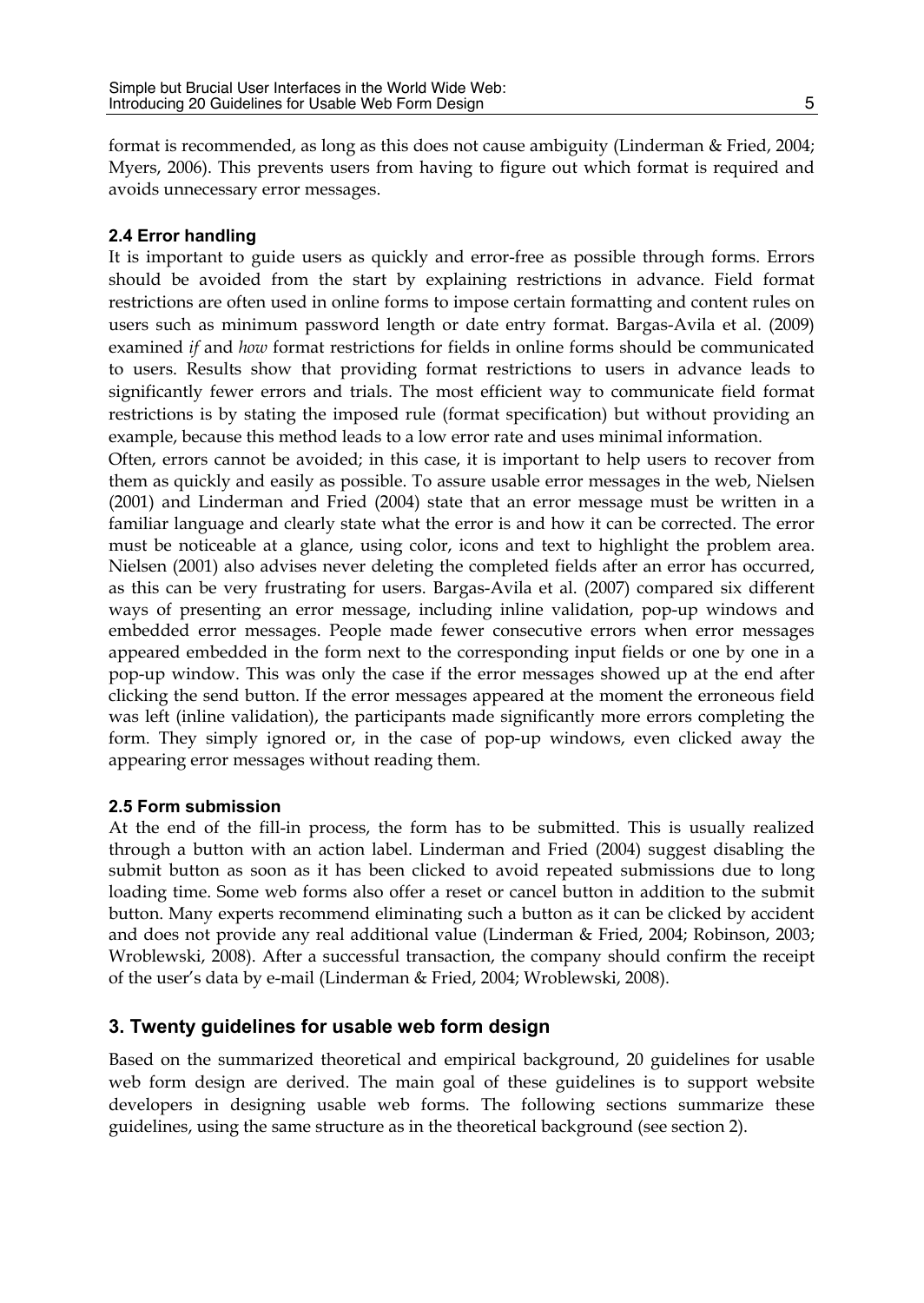# **3.1 Form content**

Concerning form content, these guidelines are suggested:

*Guideline 1*: Let people provide answers in a format that they are familiar with from common situations and keep questions in an intuitive sequence (see Beaumont et al., 2002; Card et al., 1980; Miller & Jarret, 2001).

*Guideline 2*: If the answer is unambiguous, allow answers in any format (see Linderman & Fried, 2004).

*Guideline 3*: Keep the form as short and simple as possible and do not ask for unnecessary input (see Beaumont et al., 2002; Wroblewski, 2008).

*Guideline 4*: If possible and reasonable, separate required from optional fields and use color and asterisk to mark required fields (see Tullis & Pons, 1997; Pauwels et al., 2009).

## **3.2 Form layout**

To ensure optimal form layout, the following guidelines are suggested:

*Guideline 5*: To enable people to fill in a form as fast as possible, place the labels above the corresponding input fields (see Penzo, 2006).

*Guideline 6*: Do not separate a form into more than one column and only ask one question per row (see Robinson, 2003).

*Guideline 7*: Match the size of the input fields to the expected length of the answer (see Christian et al., 2007; Couper et al., 2001; Wroblewski, 2008).

## **3.3 Input types**

Regarding answer input types, the following guidelines are proposed:

*Guideline 8*: Use checkboxes, radio buttons or drop-down menus to restrict the number of options and for entries that can easily be mistyped. Also use them if it is not clear to users in advance what kind of answer is expected from them (see Linderman & Fried, 2004).

*Guideline 9*: Use checkboxes instead of list boxes for multiple selection items (see Bargas-Avila et al., 2009).

*Guideline 10*: For up to four options, use radio buttons; when more than four options are required, use a drop-down menu to save screen real estate (see Healey, 2007; Heerwegh and Loosveldt, 2002; Miller & Jarret, 2001).

*Guideline 11*: Order options in an intuitive sequence (e.g., weekdays in the sequence Monday, Tuesday, etc.). If no meaningful sequence is possible, order them alphabetically (see Beaumont et al., 2002).

*Guideline 12*: For date entries use a drop-down menu when it is crucial to avoid format errors. Use only one input field and place the format requirements with symbols (MM, YYYY) left or inside the text box to achieve faster completion time (see Christian et al., 2007; Bargas-Avila et al., 2009).

## **3.4 Error handling**

Regarding error handling, the following guidelines are proposed:

*Guideline 13*: If answers are required in a specific format, state this in advance communicating the imposed rule (format specification) without an additional example (see Bargas-Avila et al., 2009).

*Guideline 14*: Error messages should be polite and explain to the user in familiar language that a mistake has occurred. Eventually the error message should apologize for the mistake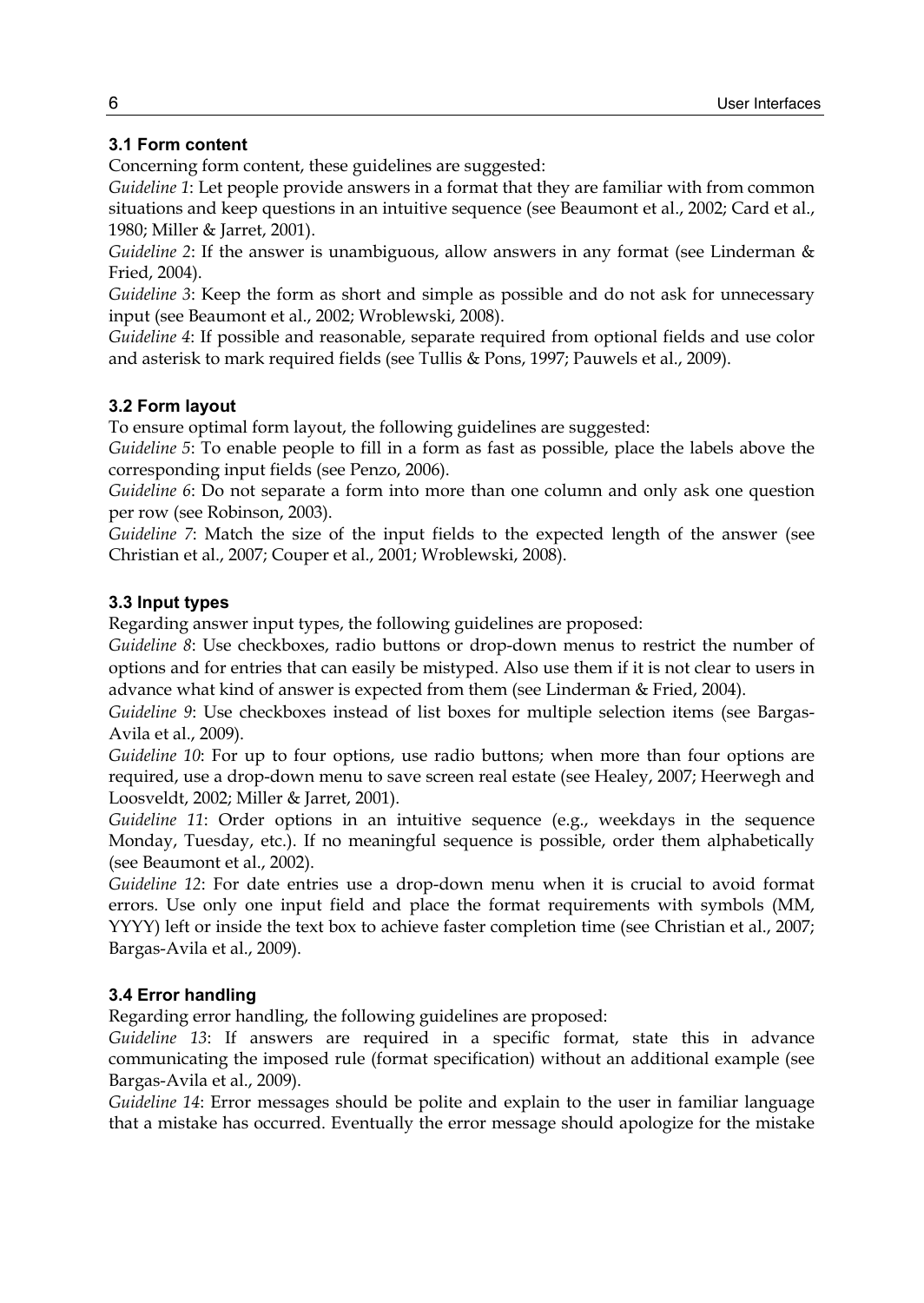and it should clearly describe what the mistake is and how it can be corrected (see Linderman & Fried, 2004; Nielsen, 2001; Tzeng, 2004).

*Guideline 15*: After an error occurred, never clear the already completed fields (see Nielsen, 2001).

*Guideline 16*: Always show error messages after the form has been filled and sent. Show them all together embedded in the form (see Bargas-Avila et al., 2007).

*Guideline 17*: Error messages must be noticeable at a glance, using color, icons and text to highlight the problem area and must be written in a familiar language, explaining what the error is and how it can be corrected (see Linderman & Fried, 2004).

## **3.5 Form submission**

To ensure optimal form submission, these guidelines are suggested:

*Guideline 18*: Disable the submit button as soon as it has been clicked to avoid multiple submissions (see Linderman & Fried, 2004).

*Guideline 19:* After the form has been sent, show a confirmation site, which expresses thanks for the submission and states what will happen next. Send a similar confirmation by e-mail (see Linderman & Fried, 2004).

*Guideline 20*: Do not provide reset buttons, as they can be clicked by accident. If used anyway, make them visually distinctive from submit buttons and place them left-aligned with the cancel button on the right of the submit button (see Linderman & Fried, 2004; Robinson, 2003; Wroblewski, 2008).

## **3.6 Overview of the guideline's empirical foundation**

Not all guidelines are supported by empirical data. Some are derived by experts from best practice and experience. Table 1 provides an overview of the 20 guidelines with their corresponding foundation.

# **4. Discussion**

Twenty guidelines for usable web form design have been presented. This compilation of guidelines enables an easier overview of important aspects that have to be considered when designing forms. Many guidelines already exist, scattered about empirical and practical studies and reports. This paper provides a comprehensive and structured summary of applicable design guidelines, which are highly relevant not only for research but also for practitioners. Applying only few of these guidelines may already have a major impact on usability and economical benefits.

Future research should examine to what extend the overall application of these guidelines improves usability, shortens form completion time, prevents errors, and enhances user satisfaction. Further, it should be investigated whether the postulated guidelines lead to higher completion rates of web forms. It remains to be seen if the catalog is complete, or if there are important aspects that are currently missing.

# **5. References**

Bargas-Avila, J.A., Oberholzer, G., 2003. Online form validation: Don't show errors right away. In: Rauterberg, M., Menozzi, M.,Wesson, J. (Eds.), Human-Computer Interaction INTERACT '03. IOS Press, Amsterdam, pp. 848–851.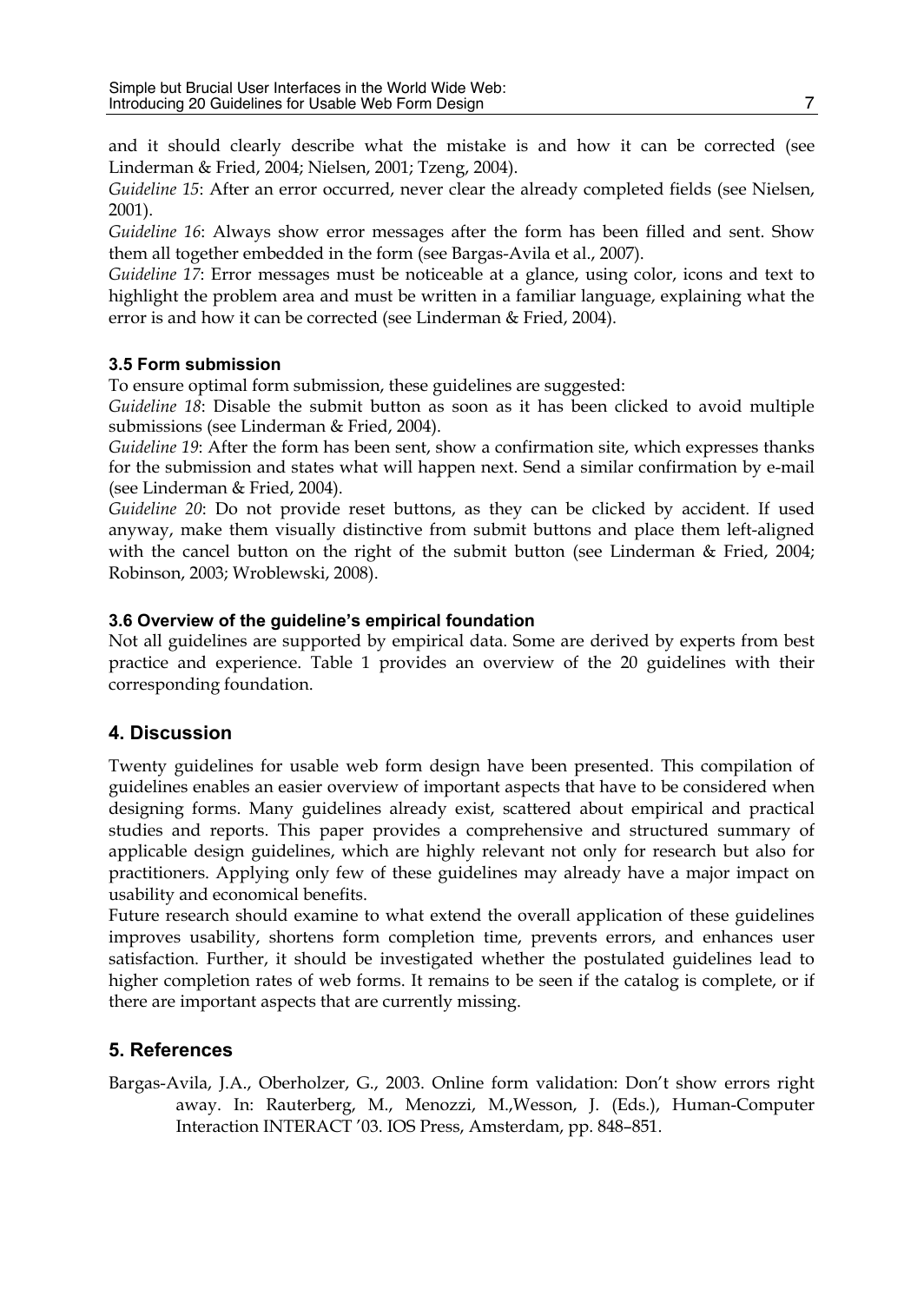- Bargas-Avila, J.A., Oberholzer, G., Schmutz, P., de Vito, M., Opwis, K., 2007. Usable error message presentation in theWorldWideWeb: Do not show errors right away. Interacting with Computers 19 (3), 330–341.
- Bargas-Avila, J.A., Brenzikofer, O., Tuch, A.N., Roth, S.P., Opwis, K., 2009. Working towards usable forms on the World Wide Web: Optimizing multiple selection interface elements and date entry input elds. [manuscript submitted for review]
- Bargas-Avila, J.A., Orsini, S., Piosczyk, H., Urwyler, D., Roth, S.P., Tuch, A.N., Opwis, K., 2009. Enhancing online forms: Use format specications for elds with format restrictions to help respondents. [manuscript submitted for review]
- Beaumont, A., James, J., Stephens, J., Ullman, C., 2002. Usable forms for theWeb. Birmingham: Glasshaus.
- Card, S., Moran, T., Newell, A., 1980. The keystroke-level model for user performance time with interactive systems. Communications of the ACM 23 (7), 396–410.
- Christian, L., Dillman, D., Smyth, J., 2007. Helping respondents get it right the first time: The influence of words, symbols, and graphics in web surveys. Public Opinion Quarterly.
- Couper, M., Traugott, M., Lamias, M., 2001. Web Survey Design and Administration. Public Opinion Quarterly 65 (2), 230–253.
- Garrett, J., 2002. The elements of user experience. New Riders Indianapolis.
- Healey, B., 2007. Drop downs and scroll mice: The effect of response option format and input mechanism employed on data quality in web surveys. Social Science Computer Review 25 (1), 111.
- Heerwegh, D., Loosveldt, G., 2002. An evaluation of the effect of response formats on data quality in web surveys. Social science computer review 20 (4), 471.
- Herman, J., 2004. A process for creating the business case for user experience projects. In: Conference on Human Factors in Computing Systems. ACM New York, NY, USA, pp. 1413–1416.
- Hogg, A., Masztal, J. J., 2001. Drop-down, radio buttons, or fill-in-the-blank? effects of attribute rating scale type on web survey responses. In: Proceedings of ESOMAR Congress, Rome.
- Linderman, M., Fried, J., 2004. Defensive Design for theWeb: How to improve error messages, help, forms, and other crisis points. New Riders Publishing Thousand Oaks, CA, USA.
- Miller, S., Jarret, C., 2001. Should I use a drop-down? four steps for choosing form elements on the web. http://www.formsthat-work.com/ftp/dropdown.pdf
- Myers, E. G., 2006. 5 ways to make sure that users abandon your forms. http://www.egmstrategy.com/ice/direct\_link.cfm?bid= FBCF08E7-DEE8-F2D5- 48AEF8A07371777B
- Nielsen, J., 2000. Drop-down menus: Use sparingly. http://www.useit.com/alertbox/20001112.html
- Nielsen, J., 2001. Error message guidelines.
	- http://www.useit.com/alertbox/20010624.html
- Pauwels, S., Hübscher, C., Leuthold, S., Bargas-Avila, J., Opwis, K., 2009. Error prevention in online forms: Use color instead of asterisks to mark required fields. Interacting with Computers 21 (4), 257–262.
- Penzo, M., 2006. Label placement in forms. http://www.uxmatters.com/MT/archives/000107.php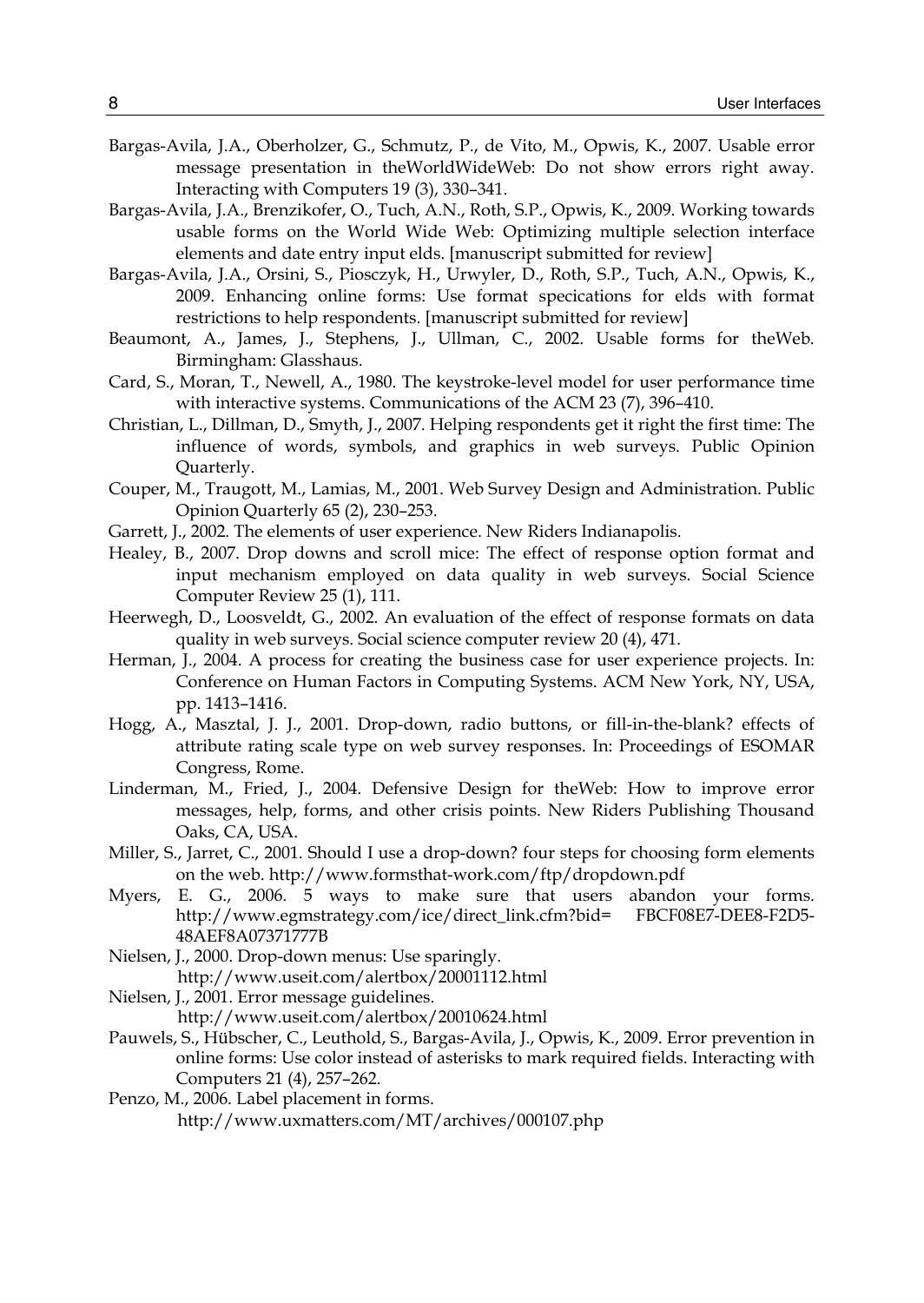## Robinson, D., 2003. Better web forms.

http://www.7nights.com/dkrprod/gwt\_four.php

- Tullis, T., Pons, A., 1997. Designating required vs. optional input fields. In: Conference on Human Factors in Computing Systems. ACM New York, NY, USA, pp. 259–260.
- Tzeng, J.-Y., 2004. Toward a more civilized design: studying the effects of computers that apologize. International Journal of Human-Computer Studies 61 (3), 319–345.
- Wilhelm, T., Rehmann, C., 2006. Nutzergerechte formulargestaltung.
	- http://www.eresult.de/formulargestaltung.htm

Wroblewski, L., 2008.Web Form Design: filling in the blanks. Rosenfeld Media.

| Guideline Based on |                                                                                                                                                                                                                                          | Supported by<br>empirical data |
|--------------------|------------------------------------------------------------------------------------------------------------------------------------------------------------------------------------------------------------------------------------------|--------------------------------|
| 1                  | Let people provide answers in a format that they are familiar<br>with from common situations and keep questions in an<br>intuitive sequence.                                                                                             | No                             |
| 2                  | If the answer is unambiguous, allow answers in any format.                                                                                                                                                                               | No                             |
| 3                  | Keep the form as short and simple as possible and do not ask<br>for unnecessary input.                                                                                                                                                   | No                             |
| 4                  | If possible and reasonable, separate required from optional<br>fields and use color and asterisk to mark required fields.                                                                                                                | Yes                            |
| 5                  | To enable people to fill in a form as fast as possible, place the<br>labels above the corresponding input fields.                                                                                                                        | Yes                            |
| 6                  | Do not separate a form into more than one column and only<br>ask one question per row.                                                                                                                                                   | No                             |
| 7                  | Match the size of the input fields to the expected length of the<br>answer.                                                                                                                                                              | Yes                            |
| 8                  | Use checkboxes, radio buttons or drop-down menus to restrict<br>the number of options and for entries that can easily be<br>mistyped. Also use them if it is not clear to users in advance<br>what kind of answer is expected from them. | No                             |
| 9                  | Use checkboxes instead of list boxes for multiple selection<br>items.                                                                                                                                                                    | Yes                            |
| 10                 | For up to four options, use radio buttons; when more than four<br>options are required, use a drop-down menu to save screen<br>real estate.                                                                                              | Yes                            |
| 11                 | Order options in an intuitive sequence (e.g., weekdays in the<br>sequence Monday, Tuesday, etc.). If no meaningful sequence is<br>possible, order them alphabetically.                                                                   | No                             |